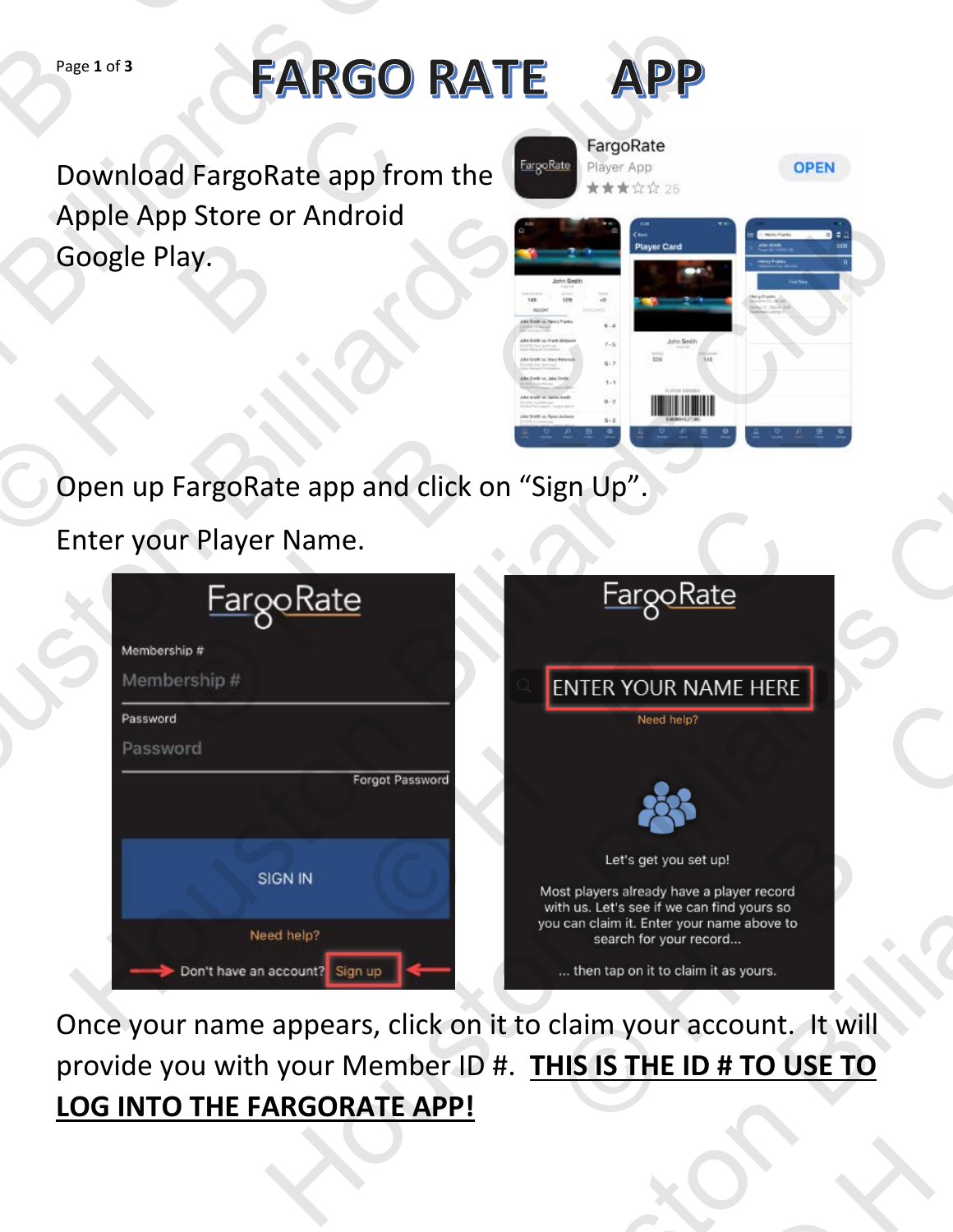Page **2** of **3**

Once clicked YES, follow prompts to claim your number. An email address is needed to confirm claim of the account. Page 2 of 3<br>Once clicked Y<br>address is need



**After confirming your email, you can now log into the FargoRate app using your member ID # and the password you created.** 



If you have already claimed your number but do not remember what your Member # is, go to fairmatch.fargorate.com and click on "Search for Players". Enter your name and Pearl Trieu<br>
Sames: is Starter. 320<br>
Preliminary rating: 336<br> **Infirming your email, you can now log**<br> **If you have already claims**<br> **If you have already claims**<br> **If you have already claims**<br> **If you have already claims**<br> bu have already claimed your number<br>
not remember what your Member # i<br>
airmatch.fargorate.com and click on<br>
arch for Players". Enter your name are<br>
look up your name, Member #,<br>
t Fargo Rating.<br>
Lookup finding your Member From Physical Representation<br>
How that the password you created.<br>
If you have already claimed your number but<br>
do not remember what your Member # is, go<br>
to <u>fairmatch.fargorate.com</u> and click on<br>
"Search for Players". En Houston Billiards Club

click on "Lookup". It will look up your name, Member #, Robustness, and current Fargo Rating.

| <b>Pearl Trieu</b>                                | Lookup                 | Ω   |  |
|---------------------------------------------------|------------------------|-----|--|
| Player (Membership Id #)                          | <b>Official Rating</b> |     |  |
| Trieu, Pearl (9900004835565)<br><b>Houston TX</b> |                        | 336 |  |
| Robustness: 18                                    |                        |     |  |

If still having trouble finding your Member # or trouble claiming your Member #, please contact **support@fargorate.com**  ELOOKUP<br>
LOOKUP<br>
CIFICIAI Rating<br>
CIFICIAI Rating<br>
CIFICIAI Rating<br>
CIFICIAI Rating<br>
STROM THE CITY OF THE CITY OF THE CITY OF THE CITY OF THE CITY OF THE CITY OF THE CITY OF THE CITY OF THE CITY OF THE CITY OF THE CITY OF © H B C Houston Billiards Club